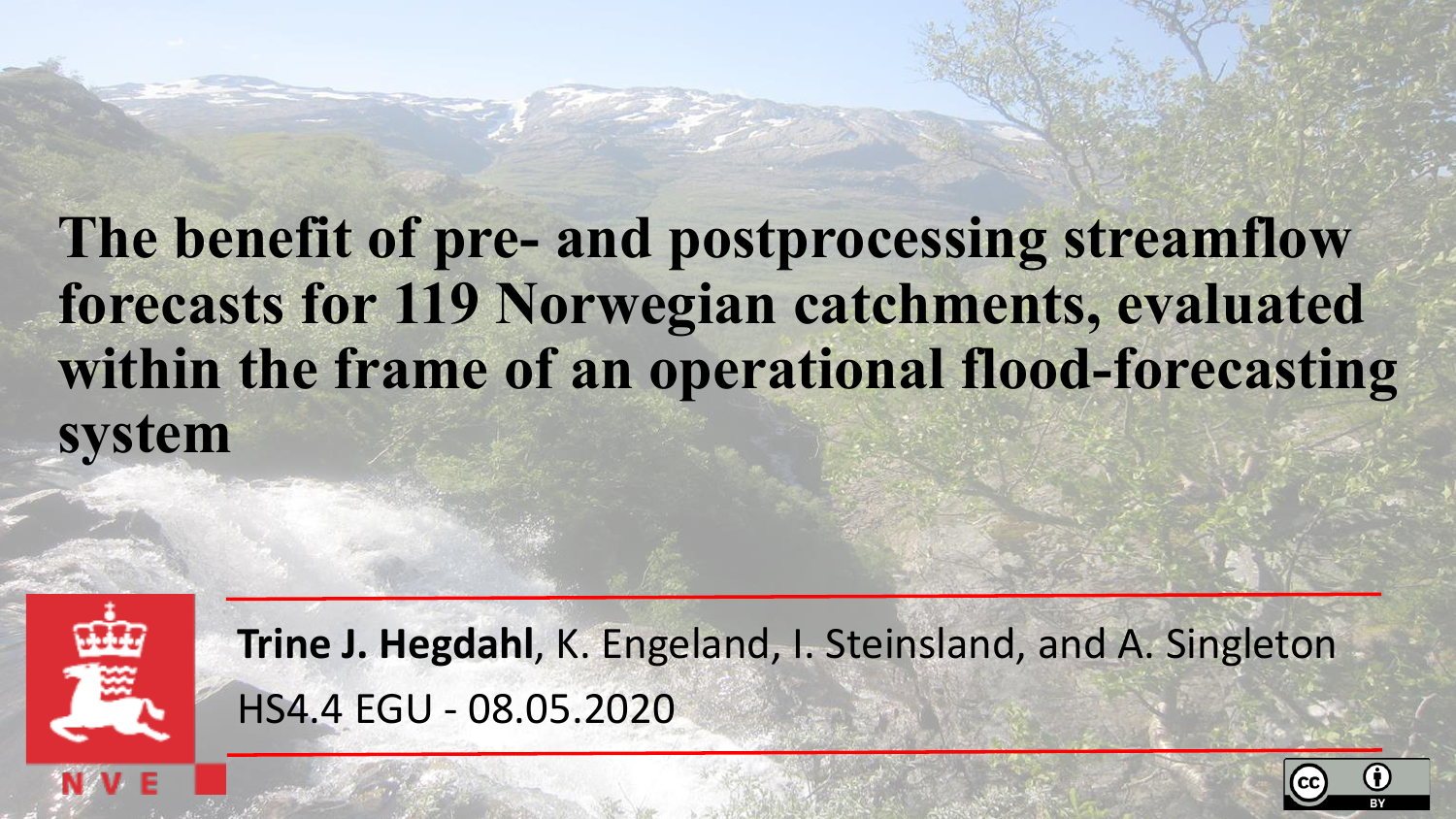Ensemble forecasts are often biased and under-dispersed, and we investigate how processing schemes can improve flood forecasts

In this presentation we aim at answering the following research questions

- Are there differences in the performance of correction/processing schemes when applied to all the data compared to the flood situations of the study?
- Can we detect any regional or seasonal patterns?

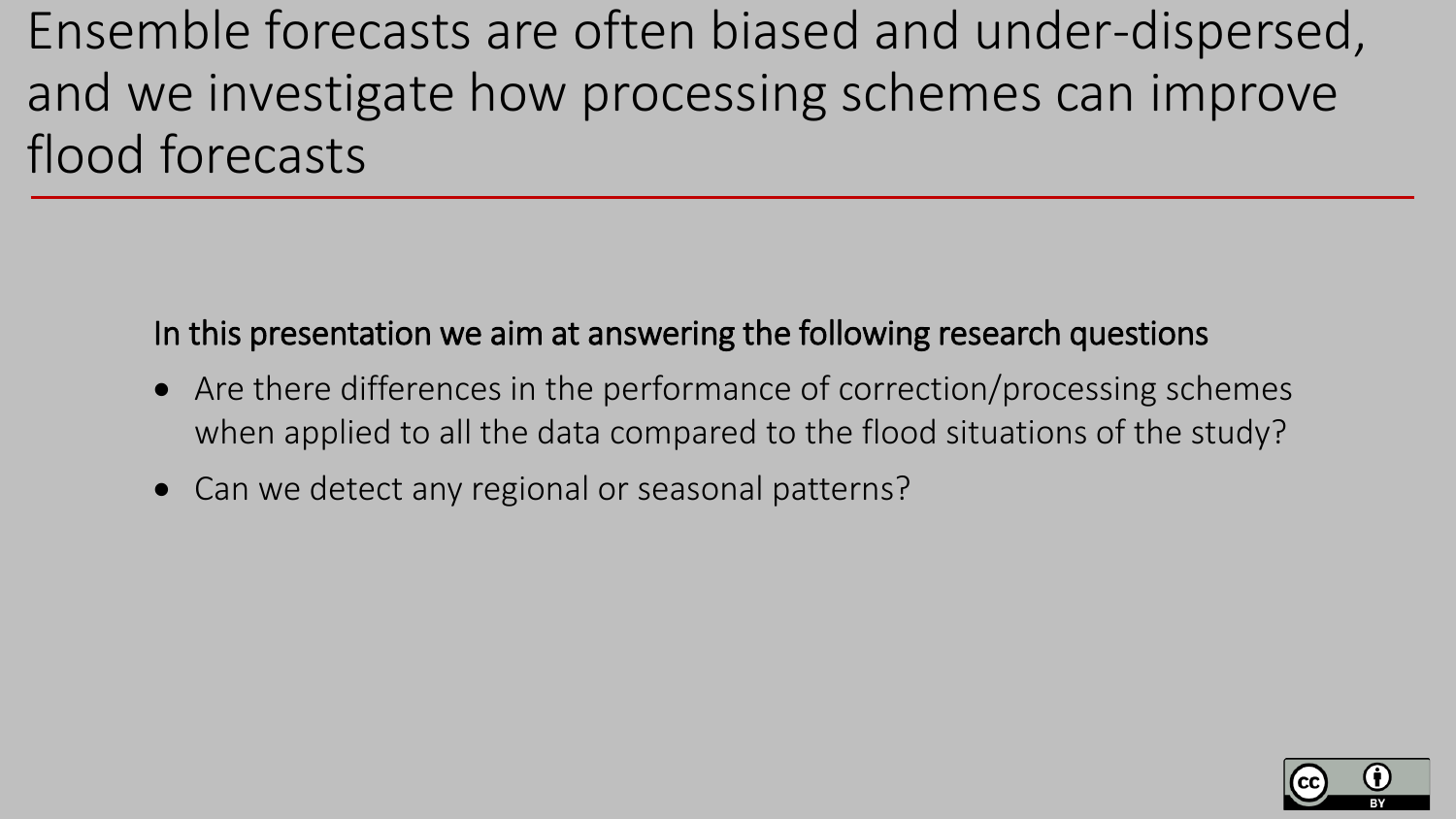ECMWF-ENS temperature and precipitaion are forced the operational HBV model for flood-forecasting catchments in Norway

#### Input data

 $ECMWF<sup>(1)</sup>$  ensemble forecasts

- 2014.01.01 to 2015.12.31
- 51 ensemble members
- 9 daily values
- Temperature (T) and precipitation (P)



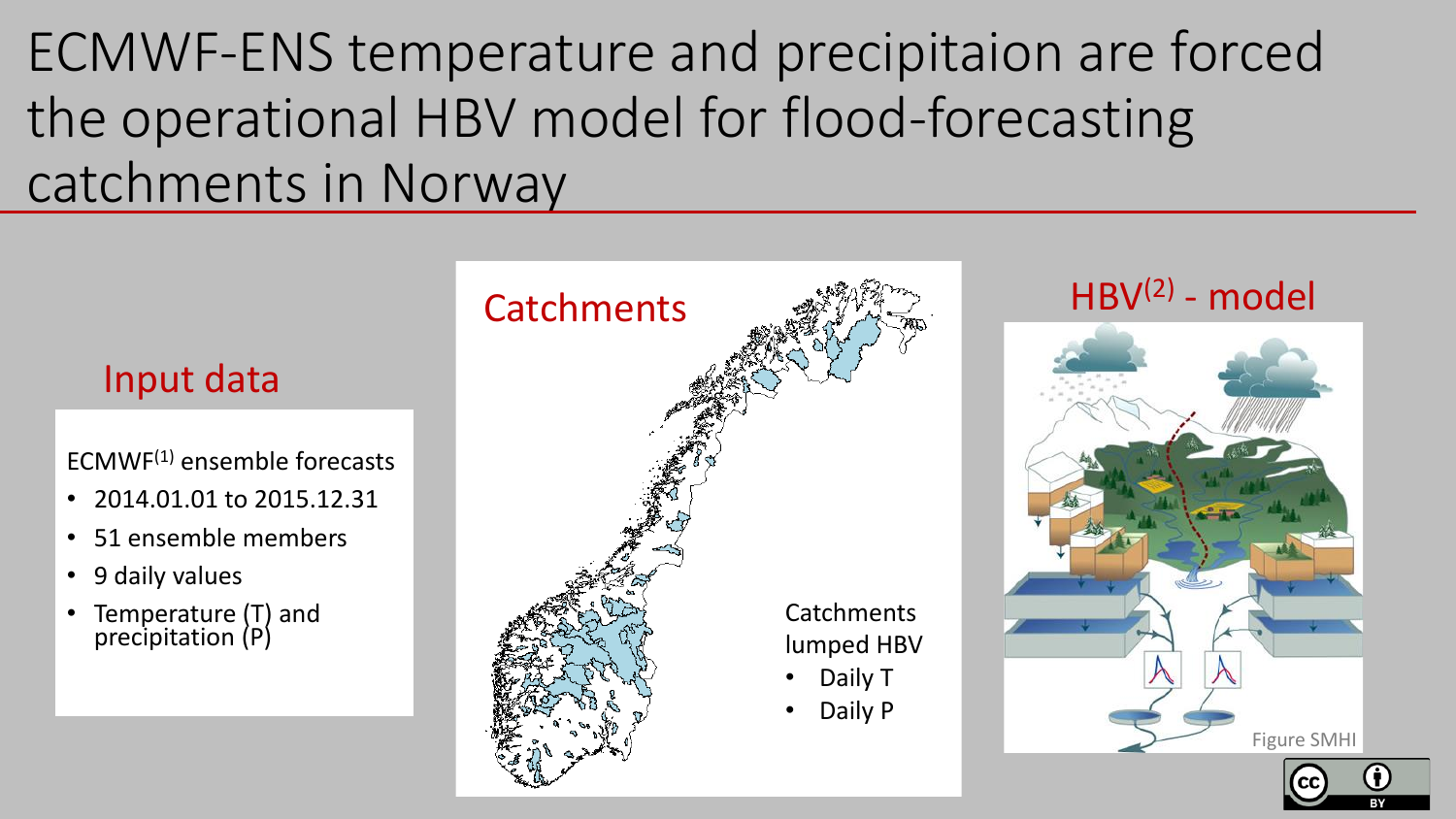In 2014 and 2015 there were several floods affecting catchments in large parts of Norway

# Typical flood generating processes

**Snowmelt:** often spring floods inland and high elevations

**Rain induced:** autumn and summer showers **Atmospheric rivers (AR)** are responsible for the most extreme floods affecting western, coastal **Norway** 

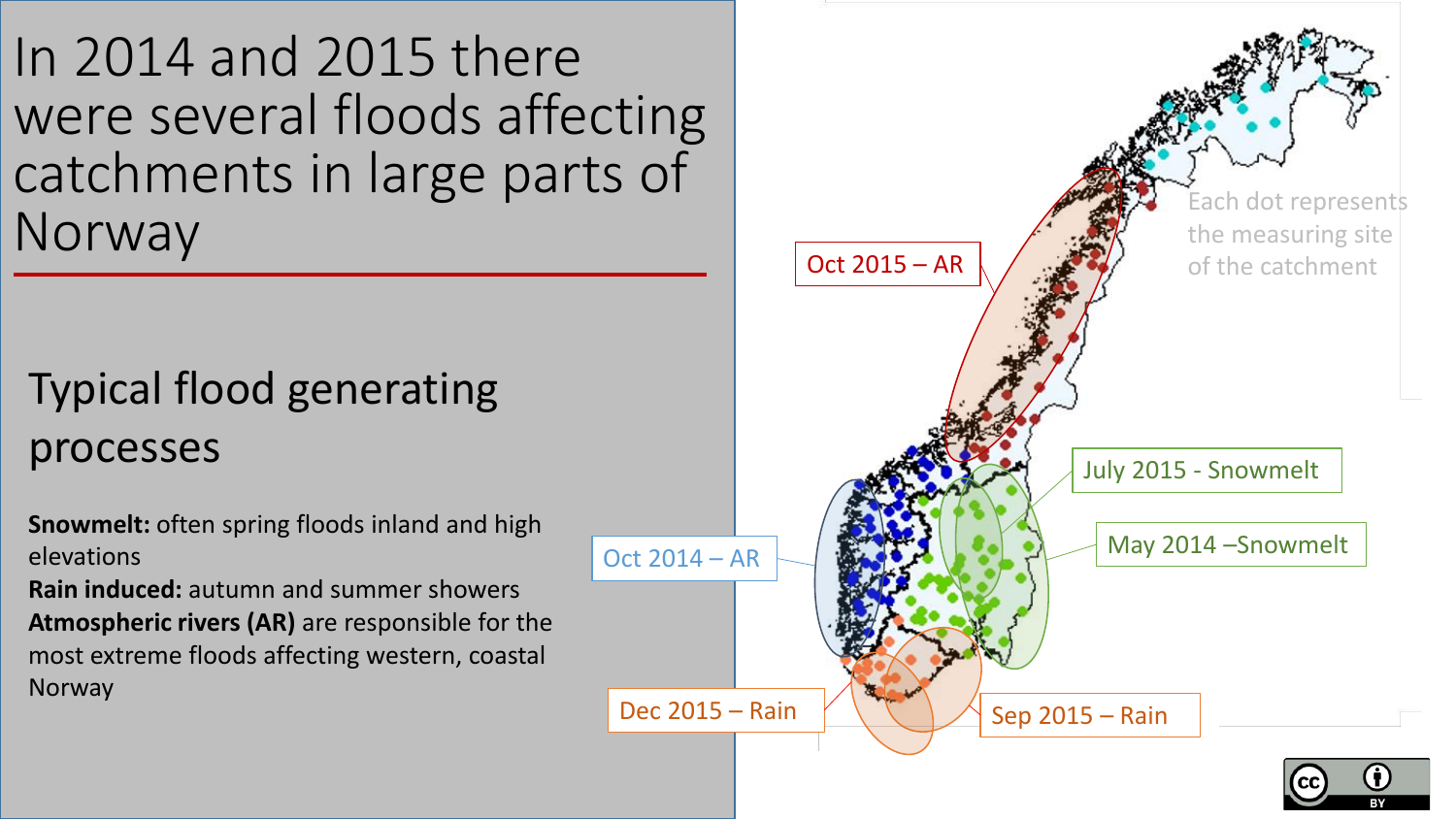# The ECMWF ensemble T and P are used raw and applied different preprocessing schemes



Total 14 r applied to tr Postprocessing **Preprocessing CAL<sup>(3)</sup>** refers to the calibration method applied to the  $\begin{array}{c} \mathsf{AL^{(i)}} \ \mathsf{peric} \ \mathsf{Q} \ \mathsf{Z} \mathsf{e} \ \mathsf{p} \ \mathsf{B} \ \mathsf{M} \mathsf{e} \ \mathsf{e} \end{array}$ operational ensemble forecast by Met Norway<sub>3</sub> in the period 2014 and 2015, and includes:

- Quantile mapping applied to temperature (T)
- examing mapping applied to temperature (ii) precipitation (P)

**BMA(4)** refers to Bayesian model averaging applied to the catchment average values

- Normal distribution was chosen for temperature
- Zero adjusted gamma distribution for precipitation

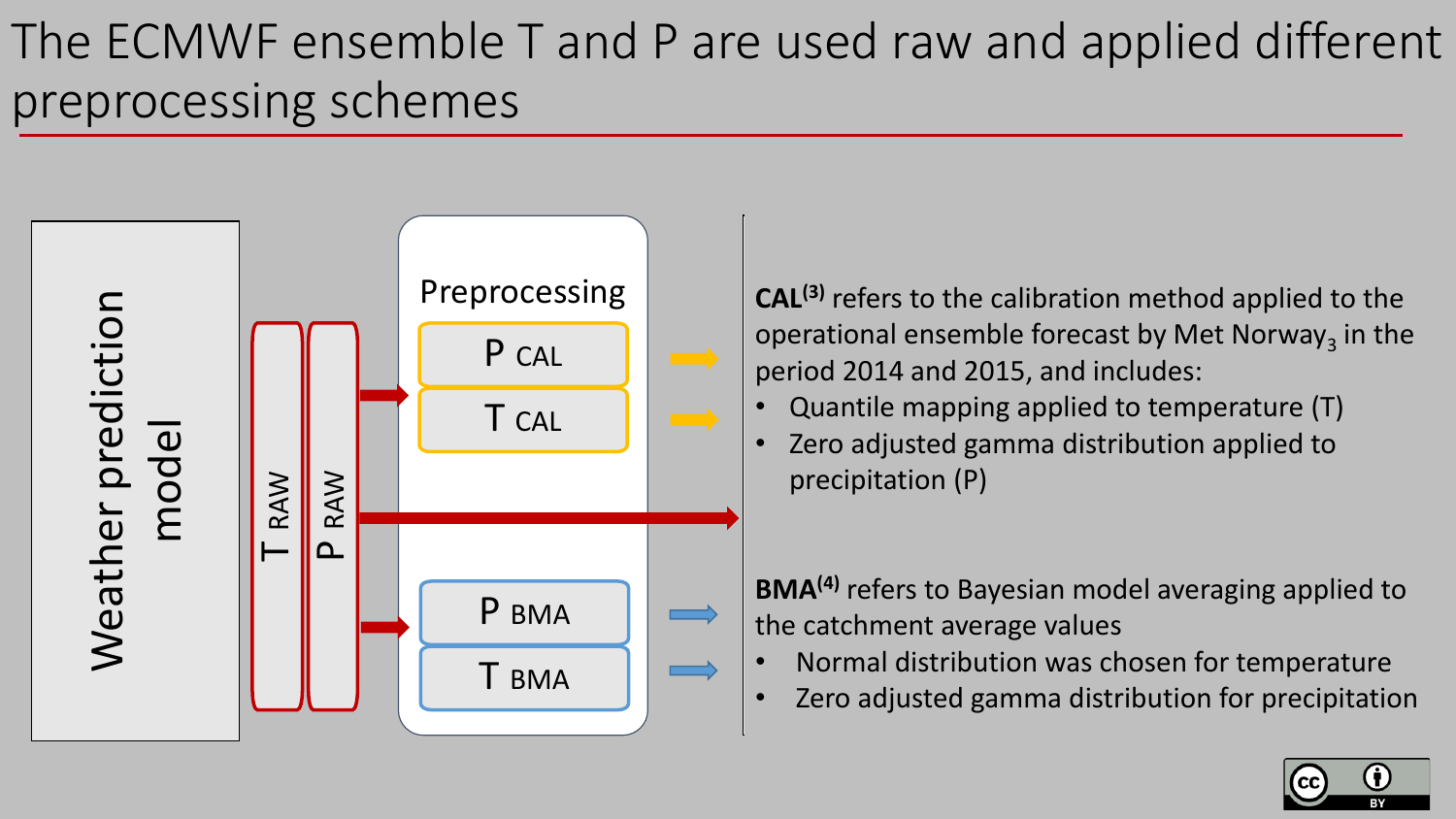Combinations of T and P are forced the HBV models. Box-cox transformed streamflow is applied BMA, which enables an evaluation of the added effect of postprocessing



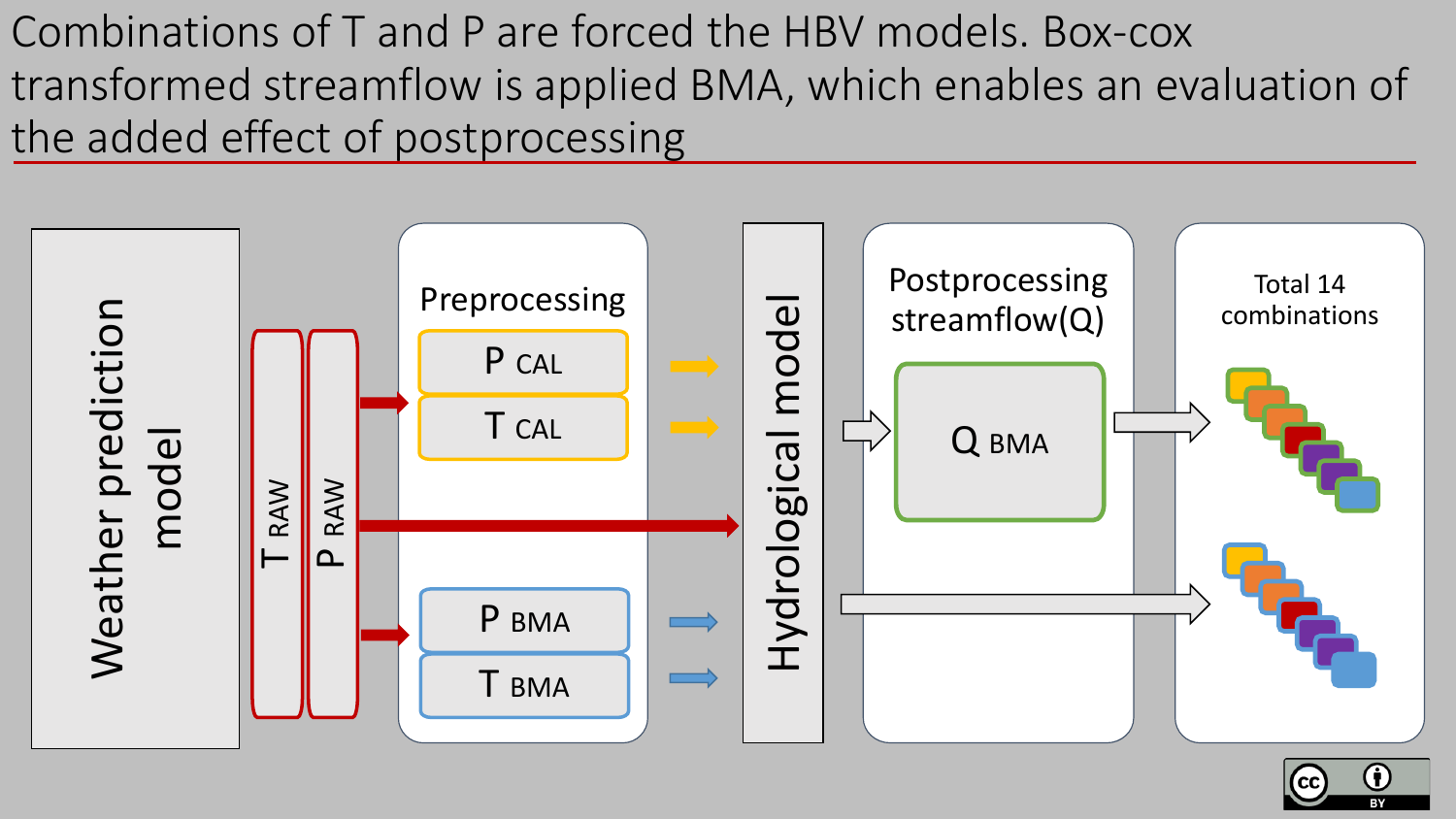### Best schemes for 119 catchments all data, vs 79 catchments only floods

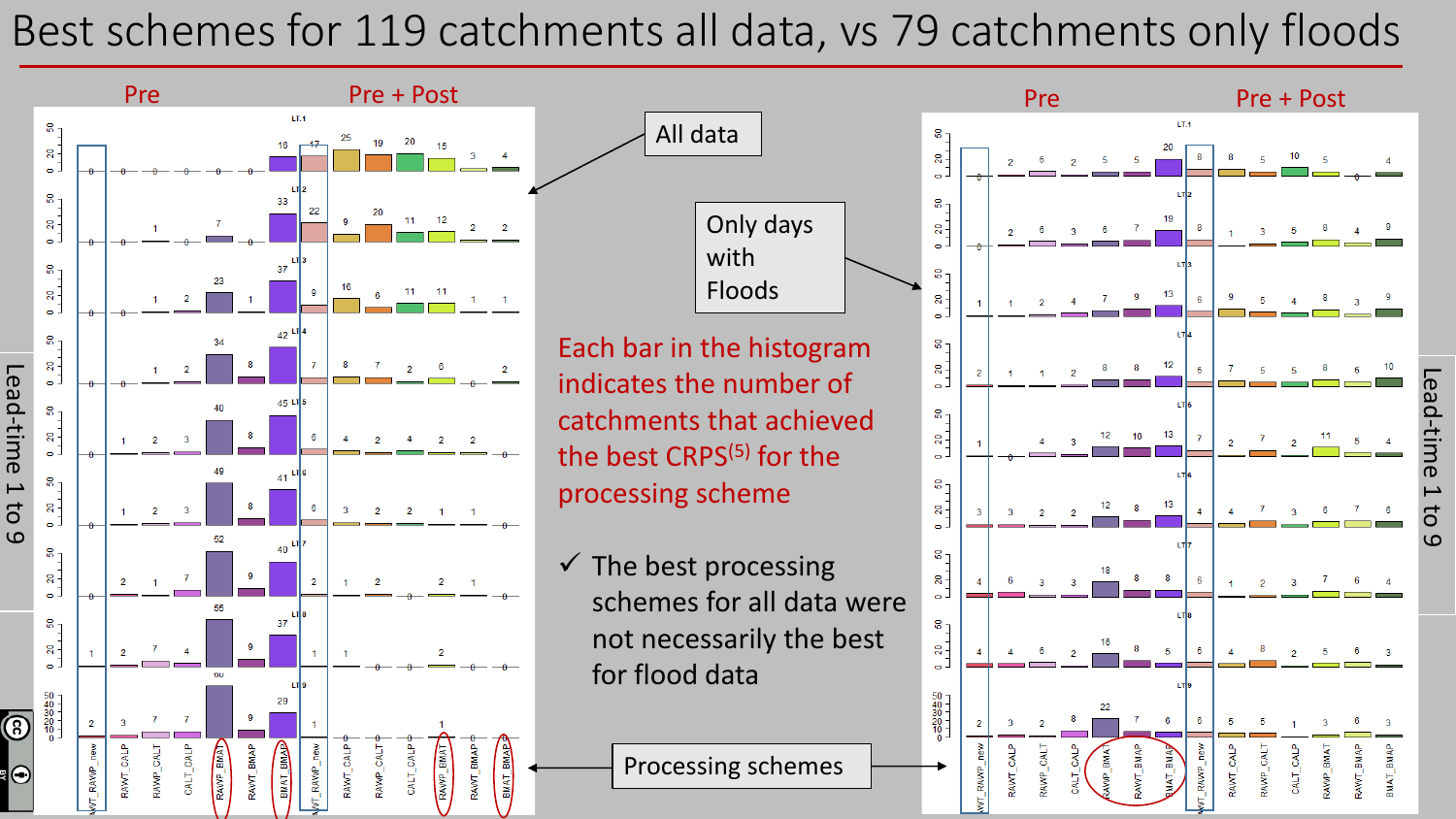# The spatial distribution of optimal schemes indicates that the success depends on location





Postprocessing (blue) has effect for inland and high elevated catchments, less for the coastal catchments

Preprocessing P alone and in combination with T improves the coastal flood forecasts

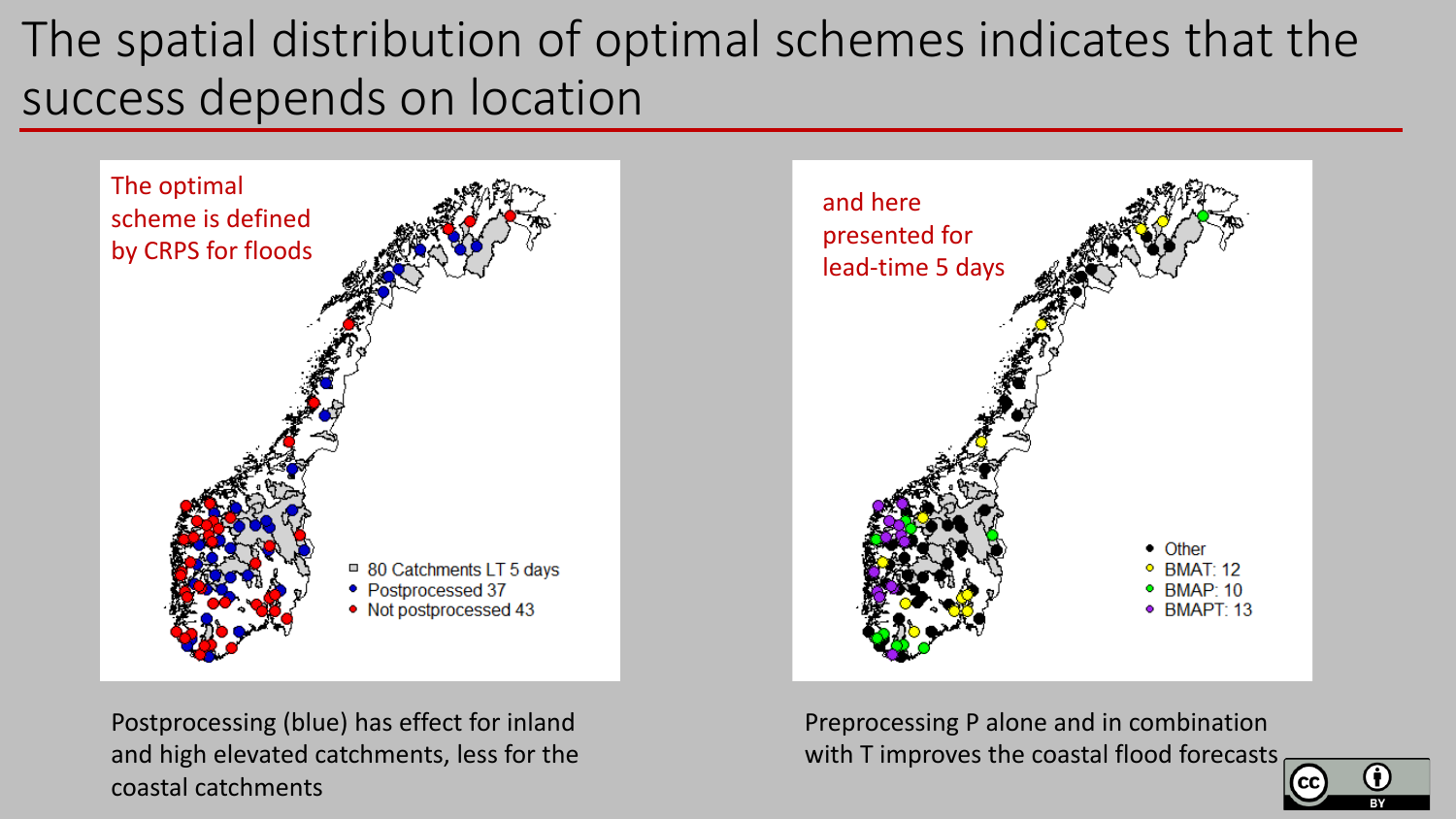To assess the seasonal differences in predictability, we used the critical success index  $(CSI^{(6)})$ 

The CSI indicate success for predictions exceeding pre -defined flood threshold. In this set -up multiple schemes can be successful for each evaluated catchment.

Each bar indicates the number of catchments that achieved the best CSI for eac h processing scheme

- $\checkmark$  Spring has a longer predictability for more schemes
- In autumn there is almost no predictability beyond 2 -3 days

 $\mathbb{R}$  $\epsilon$ 

 $\mathbb{R}$  1

 $\mathbb{R}$ 

 $15 -$ 

(cc)



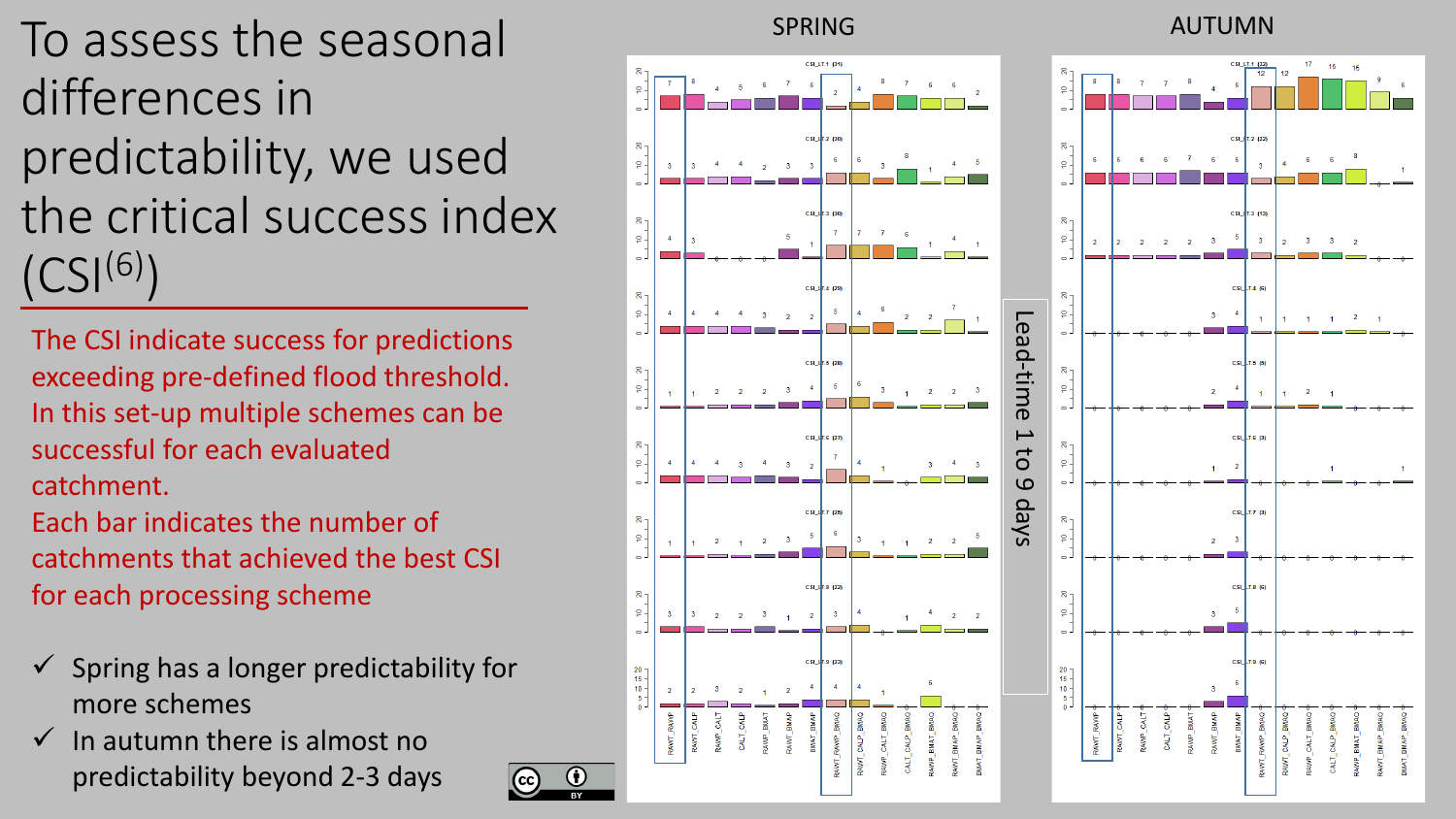# Main findings

- The best processing schemes for all data were not necessarily the best for flood data
	- Especially the effect of postprocessing is less pronounced for floods
- We find regional differences in how the applied schemes improve the flood predictions (CRPS)
	- Coastal versus inland areas
- The ensemble forecasts are less good at predicting autumn floods, and especially for longer lead-times
	- emphasis should hence be focused on methods to improve autumn precipitation and floods forecasting
- Flood forecasts **do** benefit from pre- and/or postprocessing
	- the optimal processing approaches does, however, depend on region, catchment and season